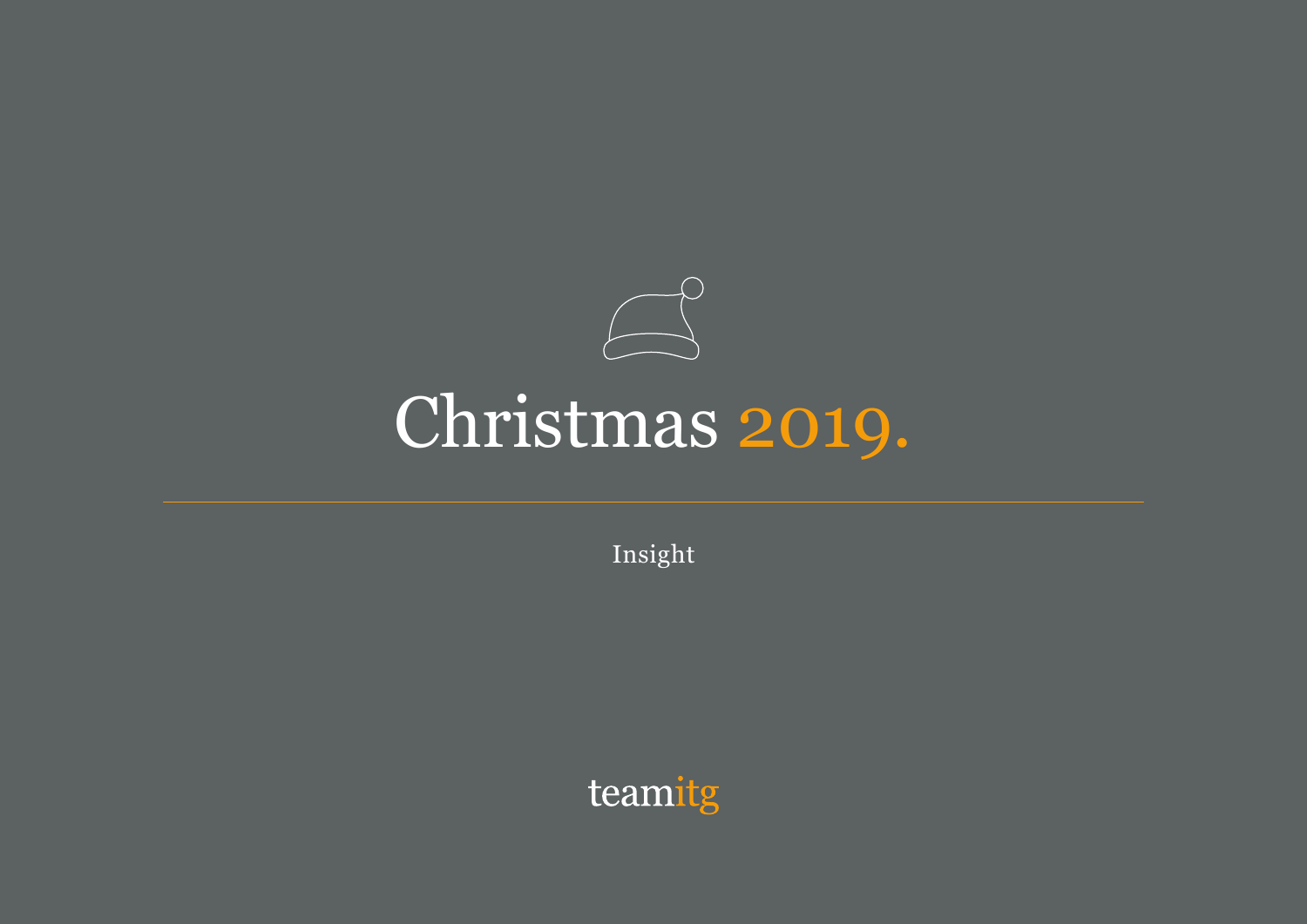# Insight **CHRISTMAS OVERVIEW**

UK consumers are estimated to have spent £567 million over the Christmas period this year, with travelling enjoying the most significant increase, followed by gifts.

### The new busiest week in the calendar

According to BRC, Black Friday week has now overtaken the week before Christmas as the biggest shopping period of the year for nonfood items. This might have been helped by the fact that Black Friday 2019 fell on payday, so consumers had a little more leeway to take advantage of the bargains.

## A Christmas meal out

Pub, bar and restaurant groups enjoyed like-for-like sales growth of 2.5% over the six weeks of the festive season, compared to the same period in 2018, with spending on both food and drink on the rise.

### More than a Lidl increase

Lidl led the way among supermarkets as it recorded sales growth of 10.3% in the 12 weeks to December 29. Its branded products were a particular highlight, up a huge 24% compared to the previous year.

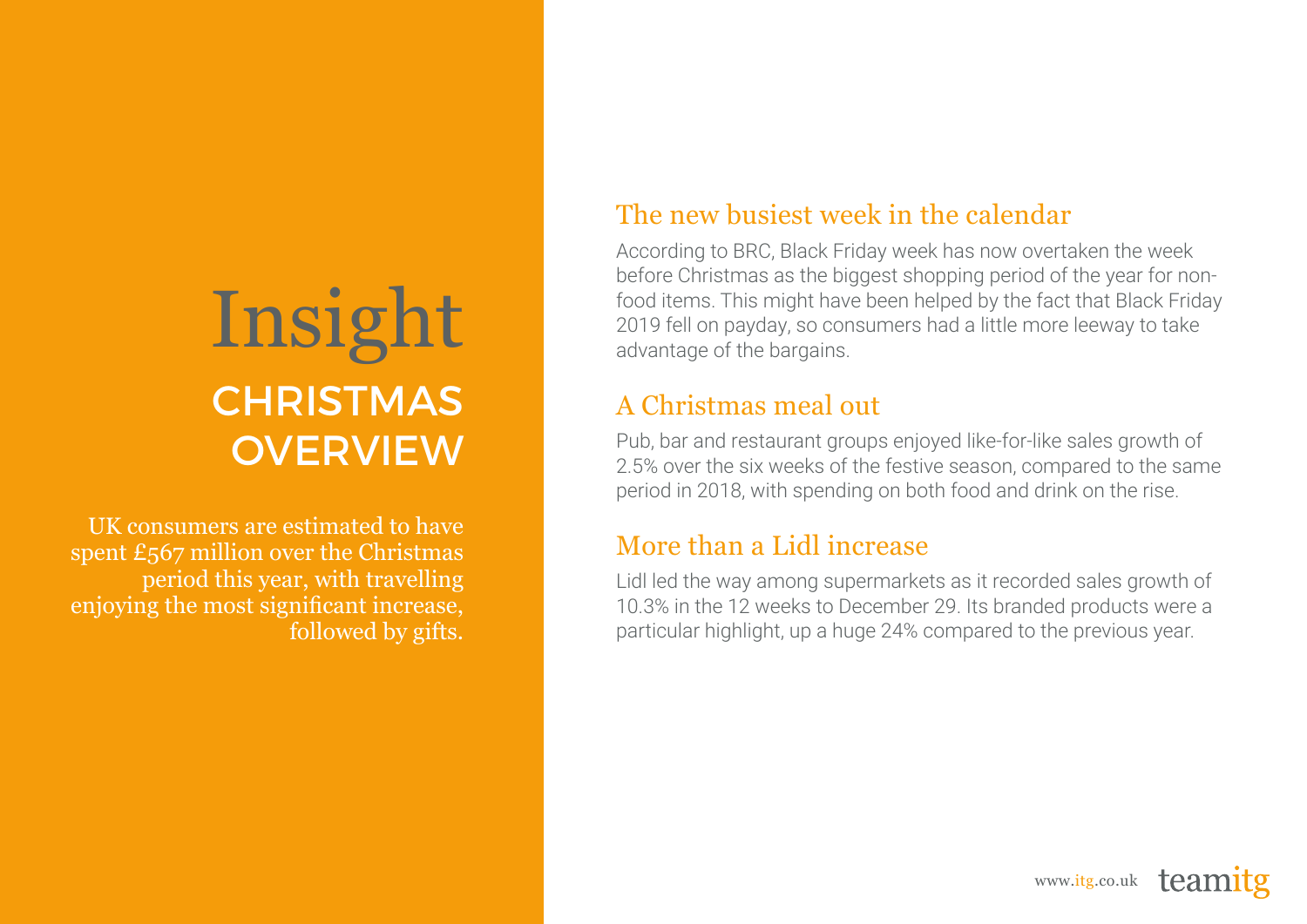

#### **UK CONSUMERS ARE ESTIMATED TO HAVE SPENT £567 MILLION OVER CHRISTMAS, UP 1.3% FROM 2018**

Black Friday footfall was **up 3.3% YOY**

**Restaurant chains saw a 2.3% uplift**, with managed pub and bar groups up 2.7% on 2018 **Supermarkets took a record £29.3 billion** through the tills in the 'Golden Quarter'

# Insight **CHRISTMAS OVERVIEW**



Monday 23rd December was the largest shopping day ever recorded at £798 million



**Confectionery grew by 2.2%** over the festive period, one of the best-performing categories



New Kevin the Carrot characters helped Aldi sell 2,498 tonnes of sprouts, **an increase of 44% compared to 2018**